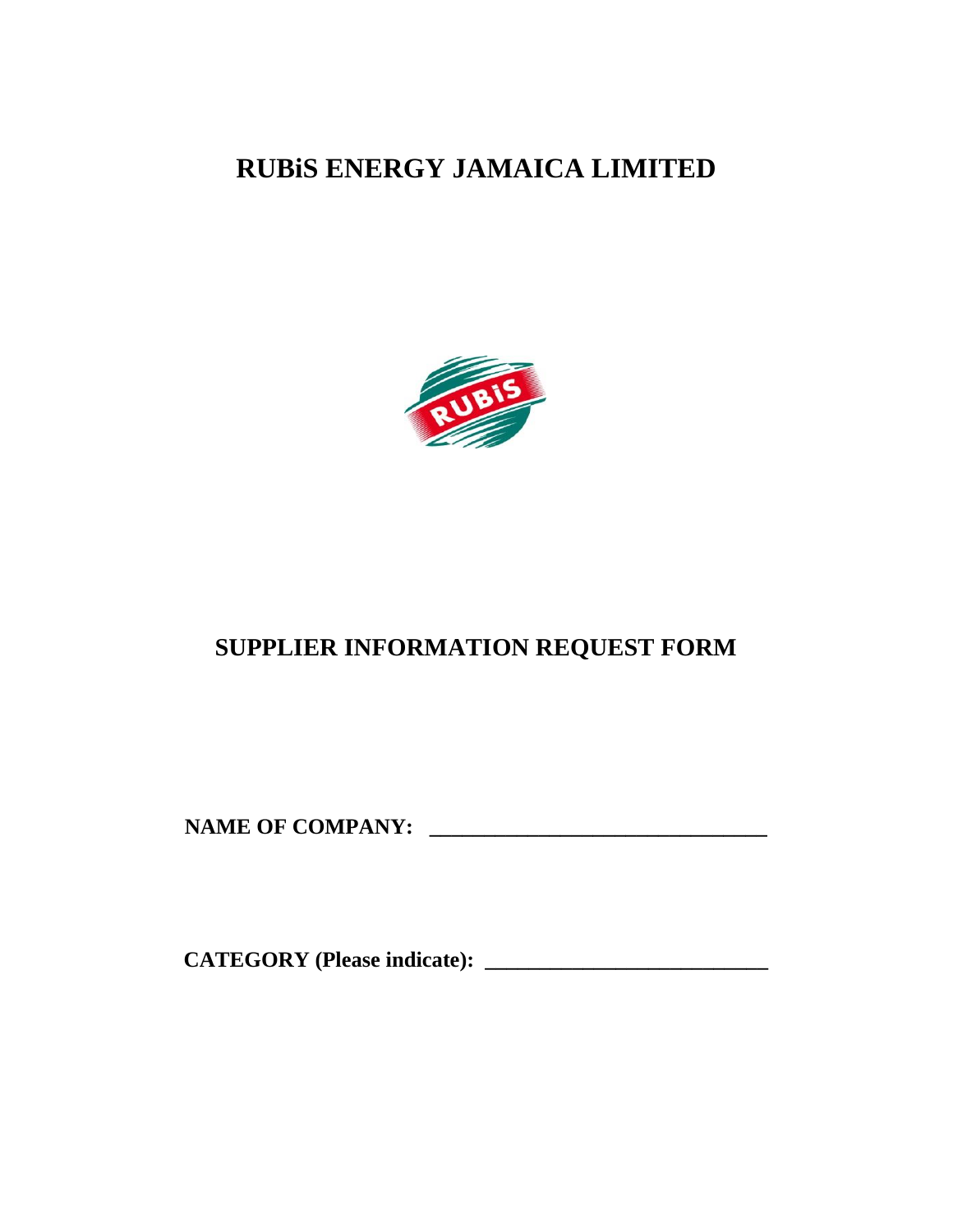## **IMPORTANT NOTES FOR SUPPLIERS**

The purpose of this document is to assist Rubis Energy Jamaica Limited (REJL) in the identification and evaluation of potential suppliers who may subsequently be invited to tender or give quotations for the supply of goods/service within the specified category.

Please read through this document carefully and provide the requested information together with all required supporting documents.

Please answer ALL questions. If the question does not apply to you please write N/A. You may be asked to clarify your answers or provide more details

Where necessary and where insufficient space has been provided on the questionnaire for the answers, please provide the answers as supplementary on separate sheets.

The completed document shall be signed off and initialed by a senior officer of the organization, and stamped on each page, and signed on the last page in the space provided.

REJL will examine the documents to determine completeness and sufficiency of response. Respondents are expected to meet the minimum criteria regarding their legal status, general and particular experience, personnel and financial position as demonstrated by the responses in the form.

Rubis Energy Jamaica Limited reserves the discretion of visiting suppliers' premises to confirm existence and capability to deliver goods/services.

Suppliers will meet all costs associated with preparation and submission of their application.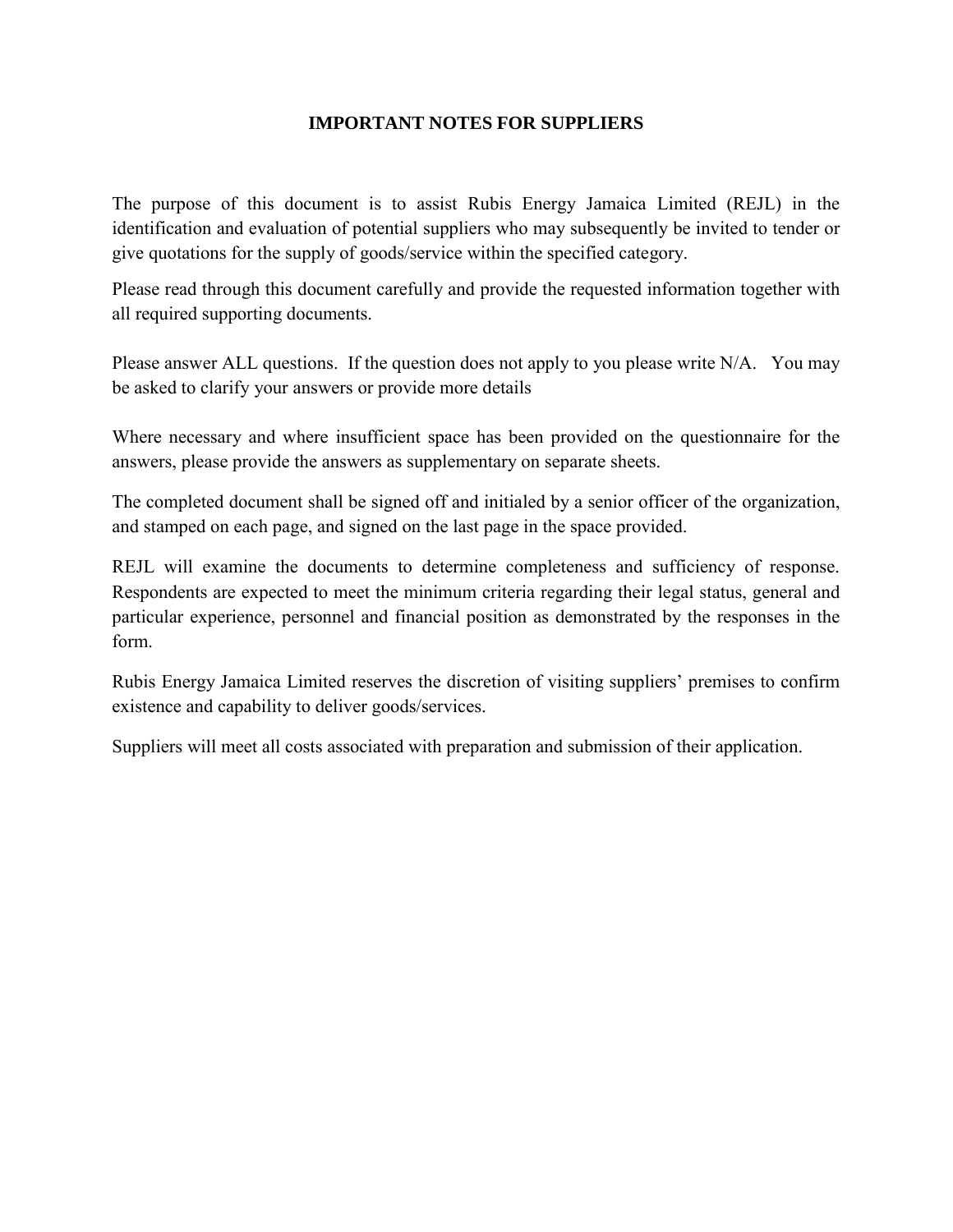# **1.0 GENERAL COMPANY INFORMATION**

| No.     | <b>PARTICULARS</b>            | <b>RESPONSE</b> |
|---------|-------------------------------|-----------------|
| 1.1     | Full name of organization     |                 |
| 1.2     | <b>Full Address</b>           |                 |
| 1.3     | Telephone Number              |                 |
| $1.4\,$ | Fax number                    |                 |
| 1.5     | Email address                 |                 |
| 1.6     | Website address (if any)      |                 |
| $1.7\,$ | Company TRN number            |                 |
| 1.9     | Associated companies (if any) |                 |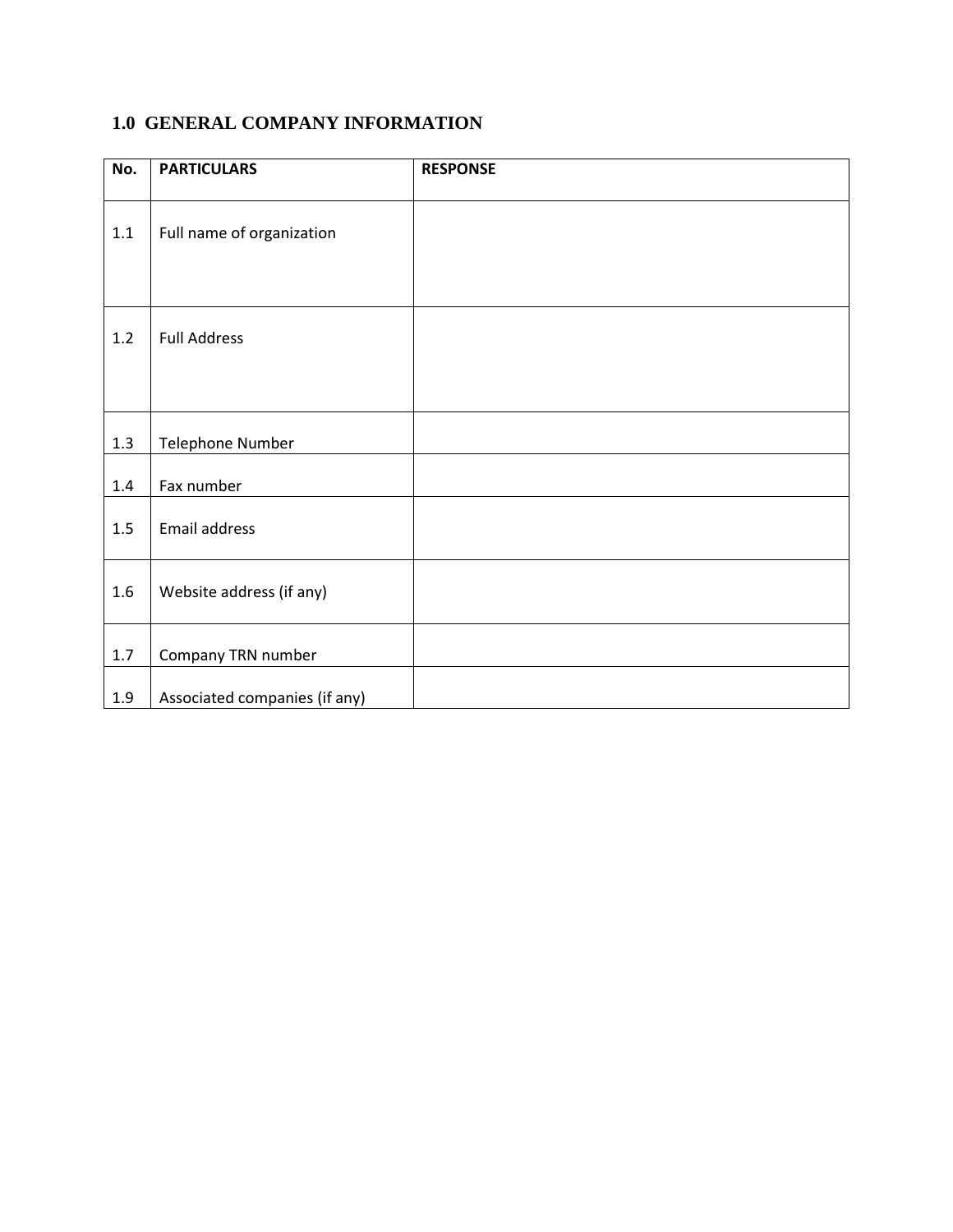# **2.0 ORGANIZATION STRUCTURE & ACTIVITIES**

| No.  | <b>PARTICULARS</b>                                                                                                                                                                                                             | <b>RESPONSE</b>                                                          |                         |  |
|------|--------------------------------------------------------------------------------------------------------------------------------------------------------------------------------------------------------------------------------|--------------------------------------------------------------------------|-------------------------|--|
| 2.1  | What is the business Structure (please tick one)                                                                                                                                                                               | Corporation? Yes, please attach copy of<br>certificate of incorporation. |                         |  |
|      |                                                                                                                                                                                                                                | Partnership                                                              |                         |  |
|      |                                                                                                                                                                                                                                | Sole proprietor                                                          |                         |  |
|      |                                                                                                                                                                                                                                | Private limited company                                                  |                         |  |
|      |                                                                                                                                                                                                                                | Other (please specify                                                    |                         |  |
| 2.2  | Date of Registration                                                                                                                                                                                                           |                                                                          |                         |  |
| 2.3  | Is your company a:<br>(please tick)                                                                                                                                                                                            | Manufacturer                                                             | Service Company         |  |
|      |                                                                                                                                                                                                                                | Distributor                                                              | Other, (please specify) |  |
| 2.4  | How long has your company been in business?                                                                                                                                                                                    |                                                                          |                         |  |
| 2.5  | How many people do you employ                                                                                                                                                                                                  |                                                                          |                         |  |
| 2.6  | Please provide an organizational structure for<br>the top three levels in your company.                                                                                                                                        |                                                                          |                         |  |
| 2.7  | Please provide a short profile such as name, title<br>experience and education level for the<br>personnel at the top two levels in (2.6)                                                                                       |                                                                          |                         |  |
| 2.8  | Please describe the experience and expertise<br>your organization possesses and indicate the<br>specific area or category for which you wish to<br>be pre- qualified.                                                          |                                                                          |                         |  |
| 2.9  | Detail and provide copies of any relevant<br>certificate or accreditation or license the<br>organization may have. Such certification must<br>be relevant to the key skills for the service or<br>goods you propose to provide |                                                                          |                         |  |
| 2.10 | List associated companies (if any)                                                                                                                                                                                             |                                                                          |                         |  |
| 2.11 | Please provide a list of products produced/<br>carried/represented and services provided (Line<br>Card)                                                                                                                        |                                                                          |                         |  |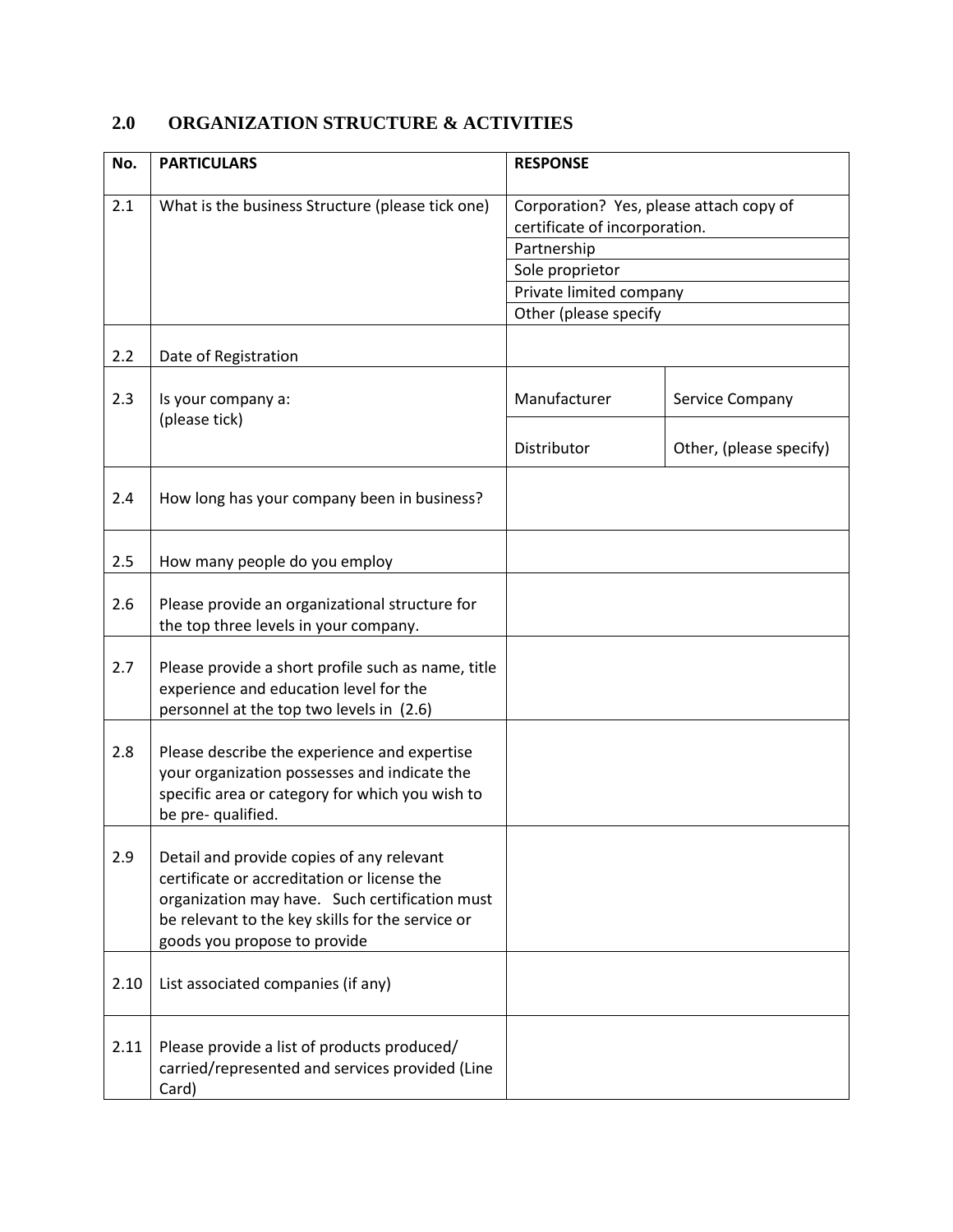| 2.12 | Please provide list of equipment owned.                                                                                                                                                        |                                           |                |
|------|------------------------------------------------------------------------------------------------------------------------------------------------------------------------------------------------|-------------------------------------------|----------------|
| No.  | <b>PARTICULARS</b>                                                                                                                                                                             | <b>RESPONSE</b>                           |                |
| 2.13 | If you are not a new supplier state what<br>percentage of your sales represents your<br>business with REJL.                                                                                    |                                           |                |
| 2.14 | Is there a succession plan currently in place in<br>your company?                                                                                                                              | Yes                                       | <b>No</b>      |
| 2.15 | Does your company have a mission statement?<br>If yes, please provide copy                                                                                                                     | Yes                                       | N <sub>o</sub> |
| 2.16 | Is your operation computerized?<br>If yes, give brief profile of the application<br>software in use.                                                                                           | Yes                                       | <b>No</b>      |
| 2.17 | Are there any unsettled legal liability cases<br>pending against your company at this time? If<br>yes provide explanation.                                                                     |                                           |                |
| 2.18 | Please provide copies of :<br>a) Certificate of Incorporation<br>b) Certificate of Good Standing<br>c) Tax Compliance Certificate<br>d) General Consumption Tax Certificate of<br>Registration | (To be provided by all Service Providers) |                |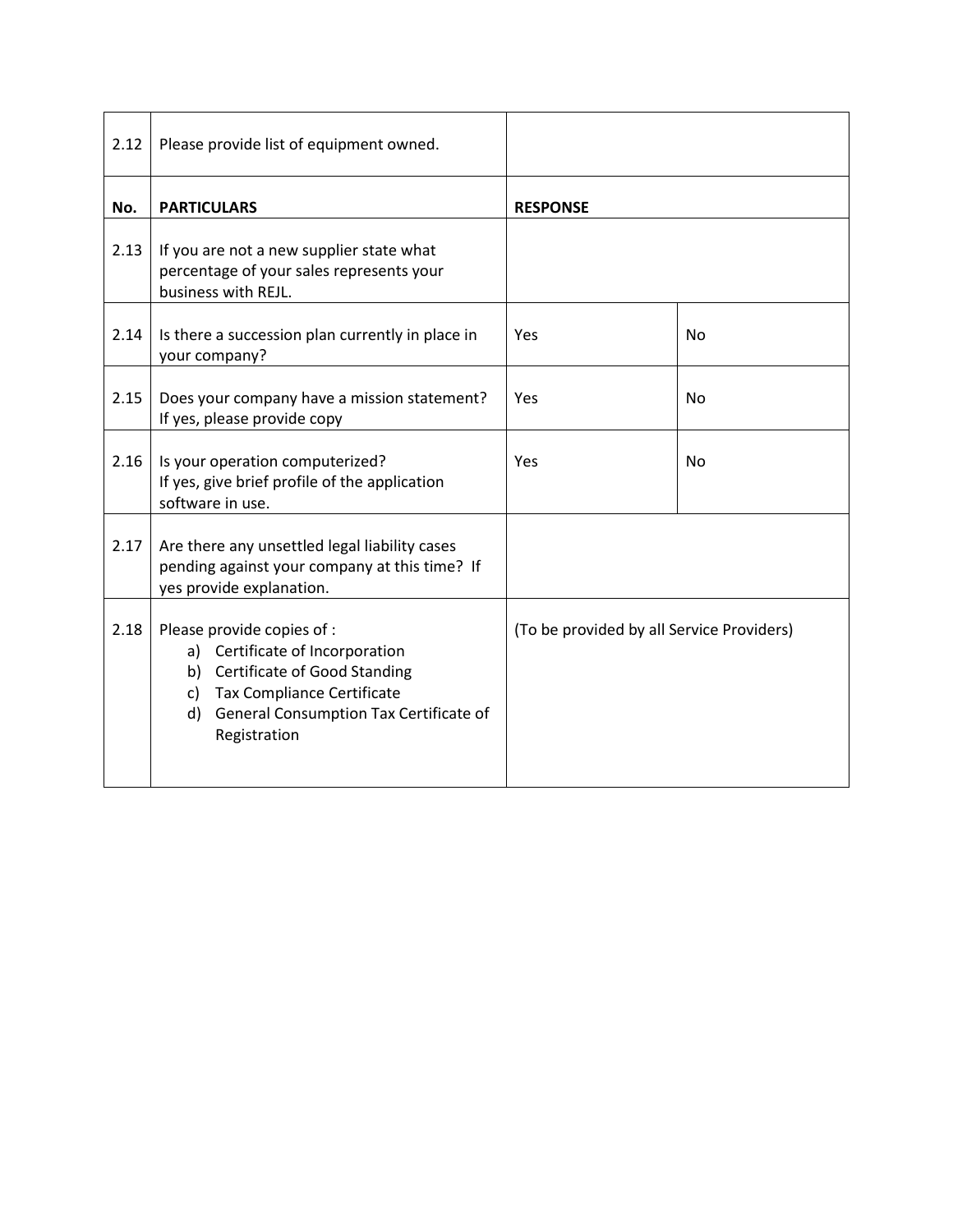## **3.0 CONTACTS**

| No. | <b>PARTICULARS</b>                                |        |
|-----|---------------------------------------------------|--------|
| 3.1 | Contact person within the organization            | NAME:  |
|     | to whom enquires about bids should be<br>directed | TITLE: |
|     |                                                   | TEL:   |
|     |                                                   | EMAIL: |
| 3.2 | Sales Contact                                     | NAME:  |
|     |                                                   | TITLE: |
|     |                                                   | TEL:   |
|     |                                                   | EMAIL: |
| 3.3 | <b>Technical Contact</b>                          | NAME:  |
|     |                                                   | TITLE: |
|     |                                                   | TEL:   |
|     |                                                   | EMAIL: |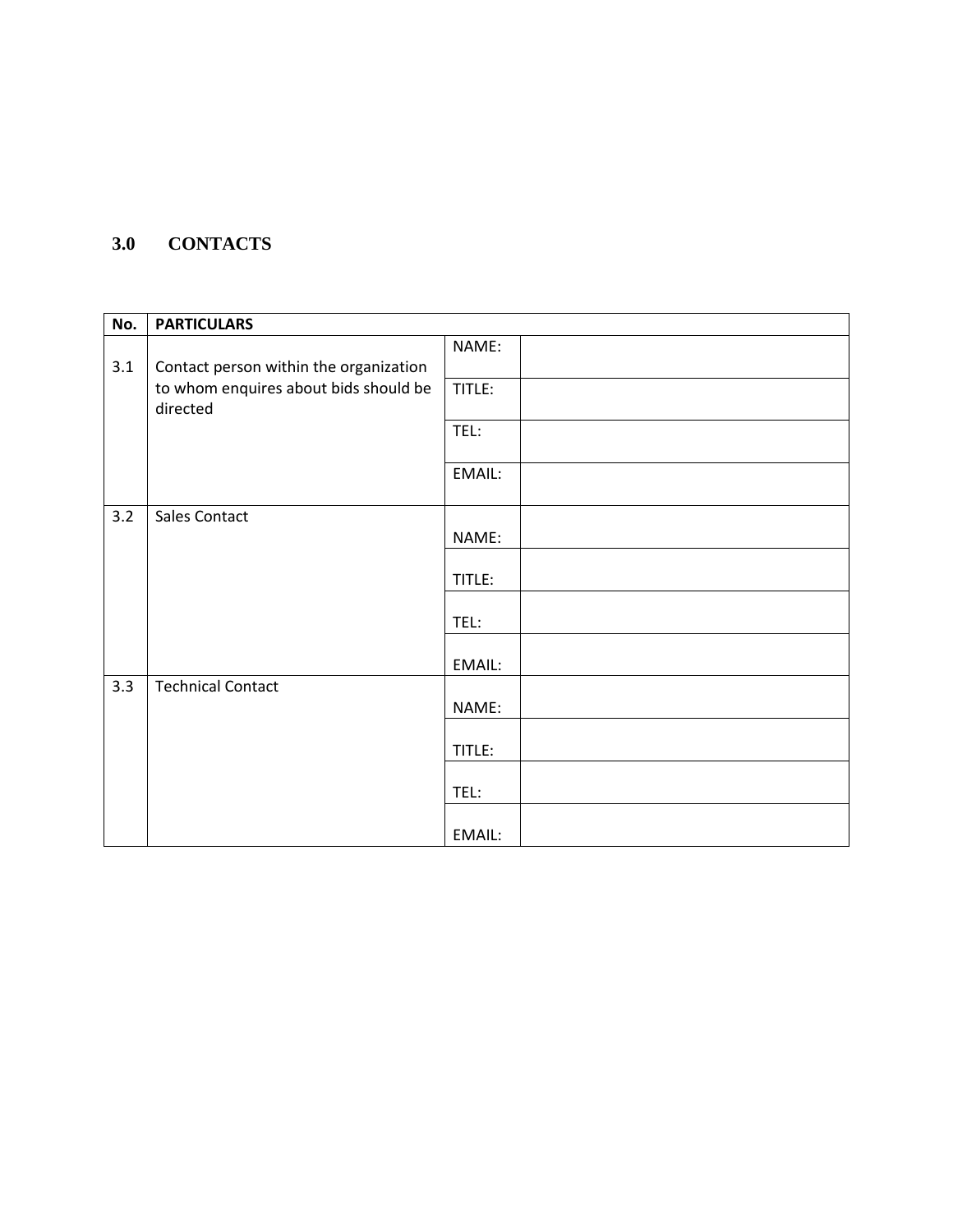## **4.0 FINANCIAL INFORMATION**

| No. | <b>PARTICULARS</b>                                                           |  |
|-----|------------------------------------------------------------------------------|--|
| 4.1 | Please provide:<br>Audited financial statements for the last three (3) years |  |
| 4.2 | Please provide copy of company's Tax Compliance Certificate                  |  |
| 4.3 | <b>Bank Reference</b>                                                        |  |

## **5.0 INSURANCE**

| Please provide details of your current insurance cover |                         | Value |
|--------------------------------------------------------|-------------------------|-------|
|                                                        |                         |       |
| A                                                      | <b>Public Liability</b> |       |
|                                                        |                         |       |
| B                                                      | Employers' Liability    |       |
|                                                        |                         |       |
|                                                        | Worker's Compensation   |       |

**NOTE:** Prior to being awarded a contract, supplier will be required to provide proof of insurance coverage in the amounts stipulated by Rubis for the duration of the contract naming Rubis Energy Jamaica Limited as an additional insured.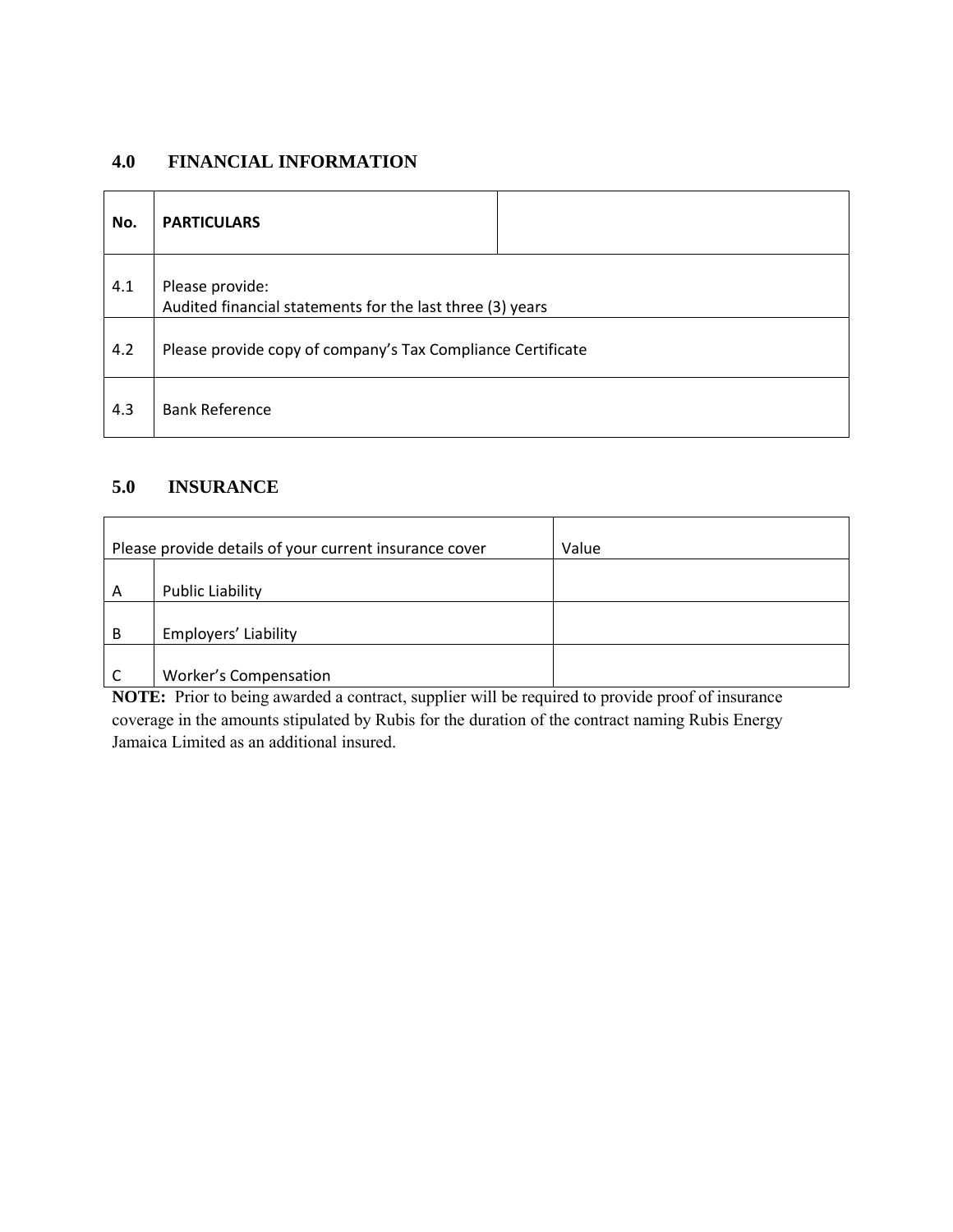# **6.0 HEALTH/SAFETY/ENVIRONMENT (Yes answers: please provide documented evidence)**

| No. | <b>PARTICULARS</b>                                                                                                                   | <b>RESPONSE</b> |           |
|-----|--------------------------------------------------------------------------------------------------------------------------------------|-----------------|-----------|
| 6.1 | Do you have a Health, Safety and Environment (HSE)<br>Management System in place?                                                    | <b>YES</b>      | <b>NO</b> |
| 6.2 | If yes, please provide your HSE Management System                                                                                    |                 |           |
| 6.3 | Does company have a programme to provide training<br>to new employees?                                                               | <b>YES</b>      | <b>NO</b> |
| 6.4 | Does your company have a written risk assessment for<br>high risk tasks?                                                             | <b>YES</b>      | <b>NO</b> |
| 6.5 | Does your company has a record of documented HSE<br>training programmes provided to its employees<br>involved in a new contract(s) ? | <b>YES</b>      | <b>NO</b> |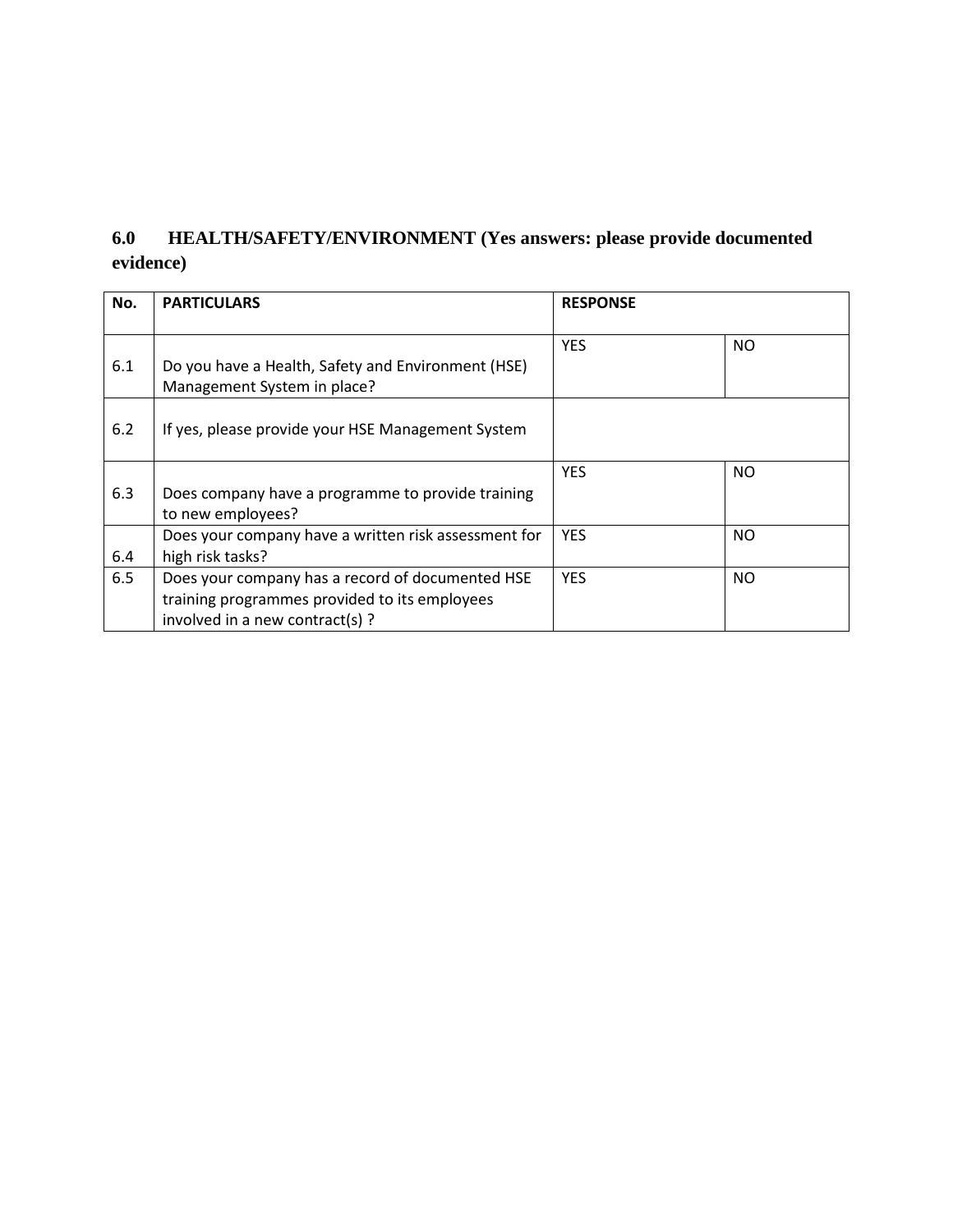#### **7.0 REFERENCES**

Please provide in the table below details of at least five (5) projects you have undertaken over the past five (5) years relevant to the discipline(s) you wish to be pre-qualified for. (For material suppliers, kindly provide the names of five (5) customers who we may contact for reference.

| No. | Customer/Organization & | Contact Name & | Contract title and brief | Date of  | Value of |
|-----|-------------------------|----------------|--------------------------|----------|----------|
|     | Address                 | Phone Number   | description              | contract | contract |
|     |                         |                |                          | award    |          |
|     |                         |                |                          |          |          |
| 1.  |                         |                |                          |          |          |
|     |                         |                |                          |          |          |
|     |                         |                |                          |          |          |
|     |                         |                |                          |          |          |
|     |                         |                |                          |          |          |
|     |                         |                |                          |          |          |
|     |                         |                |                          |          |          |
|     |                         |                |                          |          |          |
| 2.  |                         |                |                          |          |          |
|     |                         |                |                          |          |          |
|     |                         |                |                          |          |          |
|     |                         |                |                          |          |          |
|     |                         |                |                          |          |          |
|     |                         |                |                          |          |          |
|     |                         |                |                          |          |          |
|     |                         |                |                          |          |          |
| 3.  |                         |                |                          |          |          |
|     |                         |                |                          |          |          |
|     |                         |                |                          |          |          |
|     |                         |                |                          |          |          |
|     |                         |                |                          |          |          |
|     |                         |                |                          |          |          |
|     |                         |                |                          |          |          |
|     |                         |                |                          |          |          |
| 4.  |                         |                |                          |          |          |
|     |                         |                |                          |          |          |
|     |                         |                |                          |          |          |
|     |                         |                |                          |          |          |
|     |                         |                |                          |          |          |
|     |                         |                |                          |          |          |
|     |                         |                |                          |          |          |
|     |                         |                |                          |          |          |
| 5.  |                         |                |                          |          |          |
|     |                         |                |                          |          |          |
|     |                         |                |                          |          |          |
|     |                         |                |                          |          |          |
|     |                         |                |                          |          |          |
|     |                         |                |                          |          |          |
|     |                         |                |                          |          |          |